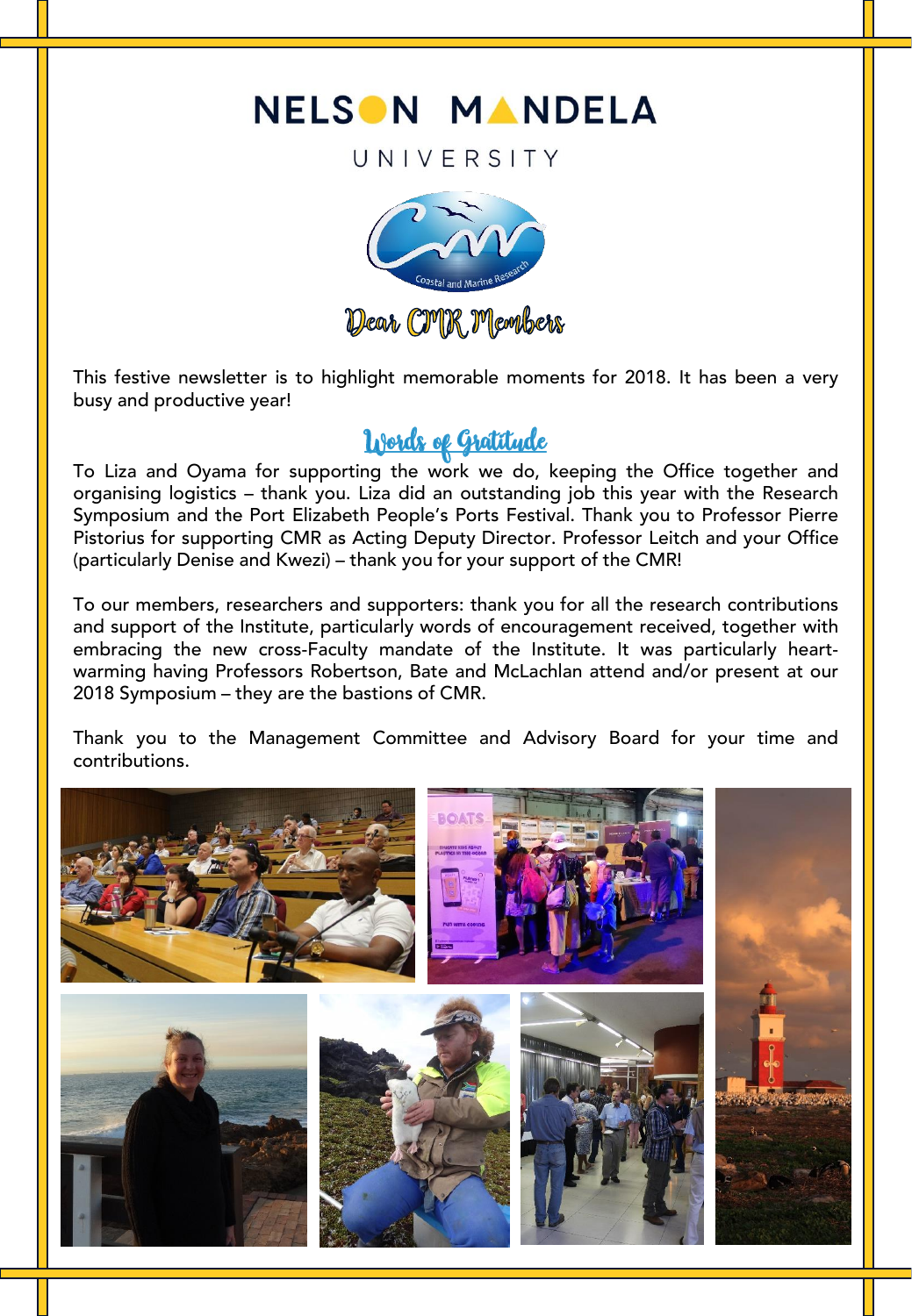# <u>Highlights</u>

### *Personalia*

Many of our CMR Members have achieved significant milestones in terms of research outputs, academic engagements, and promotions. Below are a few highlights, but this list is not exhaustive. Each of these are important and acknowledged. Please send us updates of your achievements for the 2018 annual report, due in March 2019.

- Professor Thomas Bornman: Appointed as Honorary Professor in recognition of his contribution to ocean sciences research
- **•** Professor Pierre Pistorius: Nelson Mandela University Researcher of the Year, as well as being elevated from Senior Lecturer to Associate Professor early in 2018
- **Professor Janine Adams: Science Faculty Researcher of the Year**
- **Professor Patrick Vrancken: Research Excellence Award**
- Ms Tanya Wagenaar: Law Faculty Excellent Teacher of the Year Award
- Mr John Werth: CMR's very first Professional Associate and winner of our National Marine Week photo competition
- **O** Dr Lorien Pichegru: Honorary Consul Port Elizabeth for the French Embassy
- All 2018 graduating postgraduate students well done!





Please do not forget to subout your 2018 publication outputs to the<br>Department of Research Management

### *Sharing Ocean & Coastal Knowledge*

- Living Shores Book Launch
- Communities of Practice academic and wider stakeholder information sharing sessions Algoa bay Project
- **Celebrating Research Associates at the CMR Symposium**
- Port Elizabeth People's Ports Festival